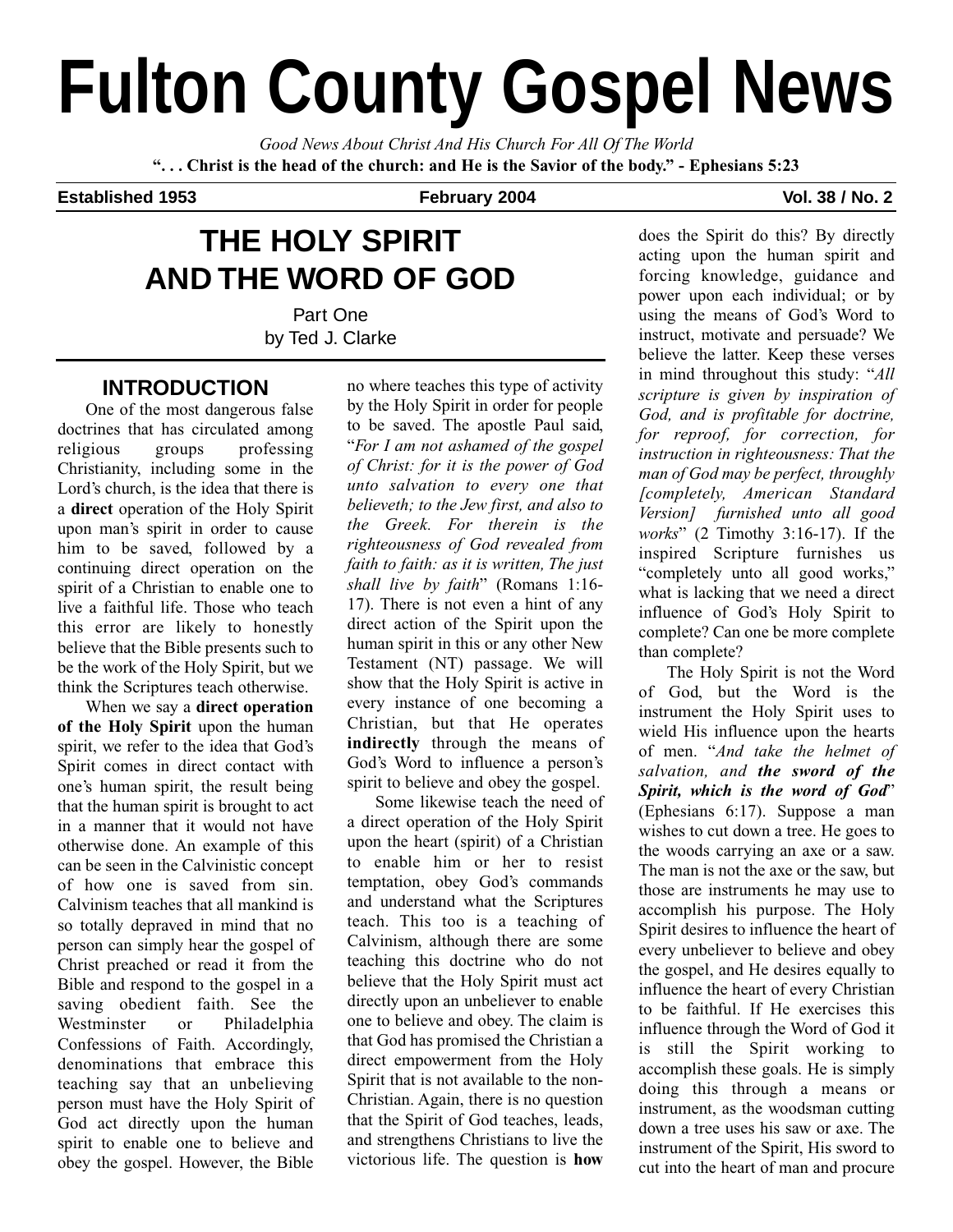#### **FULTON COUNTY GOSPEL NEWS** USPS Publication #211780

. . . is a Periodical publication issued monthly by the Church of Christ at Third and Bethel (P.O. Box 251), Mammoth Spring, AR 72554-0251. **POSTMASTER: Please mail all changes of address to the above address.**

**FCGN** is mailed free of charge to any who care to receive it. We will be happy to add any names to the regular mailing list. If you send in a name we must have a complete address, including number and street name, or R.R. or HCR number, plus box number, or a P.O. Box number and the **NINE DIGIT ZIP CODE**. This paper is supported by voluntary contributions for which we are grateful. Financial information will be furnished upon request. **Mail all address corrections or manuscripts to:**

**FULTON COUNTY GOSPEL NEWS** P.O. Box 251 Mammoth Spring, AR 72554

| E-Mail $\ldots \ldots \ldots \ldots$ cocfcgn@centurytel.net |
|-------------------------------------------------------------|

#### *continued from page 1*

his obedience, is the Word of God. "*Now when they heard this, they were pricked in their heart, and said unto Peter and to the rest of the apostles, Men and brethren, what shall we do*?" (Acts 2:37). "*For the word of God is quick [living, ASV], and powerful, and sharper than any twoedged sword, piercing even to the dividing asunder of soul and spirit, and of the joints and marrow, and is a discerner of the thoughts and intents of the heart*" (Hebrews 4:12). This is the power of the Spirit working through the "word of God."

## **THE HOLY SPIRIT MAKES CHRISTIANS**

"*But the Comforter, which is the Holy Ghost, whom the Father will send in my name, he shall teach you all things, and bring all things to your remembrance, whatsoever I have said unto you*" (John 14:26). "*Nevertheless I tell you the truth; It is expedient for you that I go away: for if I go not away, the Comforter will not come unto you; but if I depart, I*

*will send him unto you. And when he is come, he will reprove the world of sin, and of righteousness, and of judgment: Of sin, because they believe not on me; Of righteousness, because I go to my Father, and ye see me no more; Of judgment, because the prince of this world is judged. I have yet many things to say unto you, but ye cannot bear them now. Howbeit when he, the Spirit of truth, is come, he will guide you into all truth: for he shall not speak of himself; but whatsoever he shall hear, that shall he speak: and he will shew you things to come. He shall glorify me: for he shall receive of mine, and shall shew it unto you. All things that the Father hath are mine: therefore said I, that he shall take of mine, and shall shew it unto you*" (John 16:7- 15). **These are promises Jesus made to His apostles, assuring them that the Spirit would reveal His complete will to them and inspire them to teach this truth without error**. These are not general promises to all Christians, but words of comfort and promise to the apostles of Christ because He would soon be leaving them (John 14:16-20). Actually, John, chapters 13-17, is a section of Scripture spoken by Christ to His apostles on the night of His betrayal when they observed the Passover and Last Supper. There are a few general statements of Christ in this section, but the passages quoted above are not promises to all men.

The fulfillment of the promised Holy Spirit's coming to the apostles (repeated again in Acts 1:5, 8) occurred on the Day of Pentecost in Acts 2:1-47. You will notice from a reading of this chapter that the Holy Spirit fell directly upon the apostles, empowering them to speak in languages they had not studied and inspiring them to preach the gospel of Christ for the first time. There was no direct operation of the Holy Spirit upon the hearts (spirits) of those who heard the gospel preached. Peter did not tell them to "pray through,"

asking for a direct operation of the Spirit of God to enable them to believe. Peter told the audience: "*hearken to my words*" (Acts 2:14); "*hear these words*" (verse 22), indicating that they had the ability to understand and act upon what he preached. Peter told them Jesus had been made "*Lord and Christ*" (verse 36), and they obviously believed him, for verse 37 says, "*Now when they heard this, they were pricked in their heart, and said unto Peter and to the rest of the apostles, Men and brethren, what shall we do?*" They were "*pricked in their heart*" when they "*heard*" the Holy Spirit's inspired Word in the mouth of Peter, not by a direct operation of the Spirit upon them. They believed because they understood God's Word, not because the Spirit directly made them believe. They were told to repent and be baptized for the remission of sins and then they would receive a promised gift of the Spirit (verse 38). [More on this gift of the Spirit later.] Verses 40-41 continue to show the power of God's Word on the hearts of honest hearers. "*And with many other words did he testify and exhort, saying, Save yourselves from this untoward generation. Then they that gladly received his word were baptized: and the same day there were added unto them about three thousand souls.*" Did the Spirit "convict" these men of sin, righteous and judgment (John 16:8-11). Indeed! How did He do His work? Through the Word of God preached by the Spirit inspired apostles.

Acts 2 is the pattern for all subsequent conversions to the gospel. While it is true in Acts 10 that the Holy Spirit came upon Cornelius and his family directly from heaven, the Spirit **did not** come upon them in order to make them believe or to save them. The Holy Spirit came upon Cornelius and family to convince the Jewish Christians that God was accepting Gentiles into the Lord's church. Carefully read Acts 10:43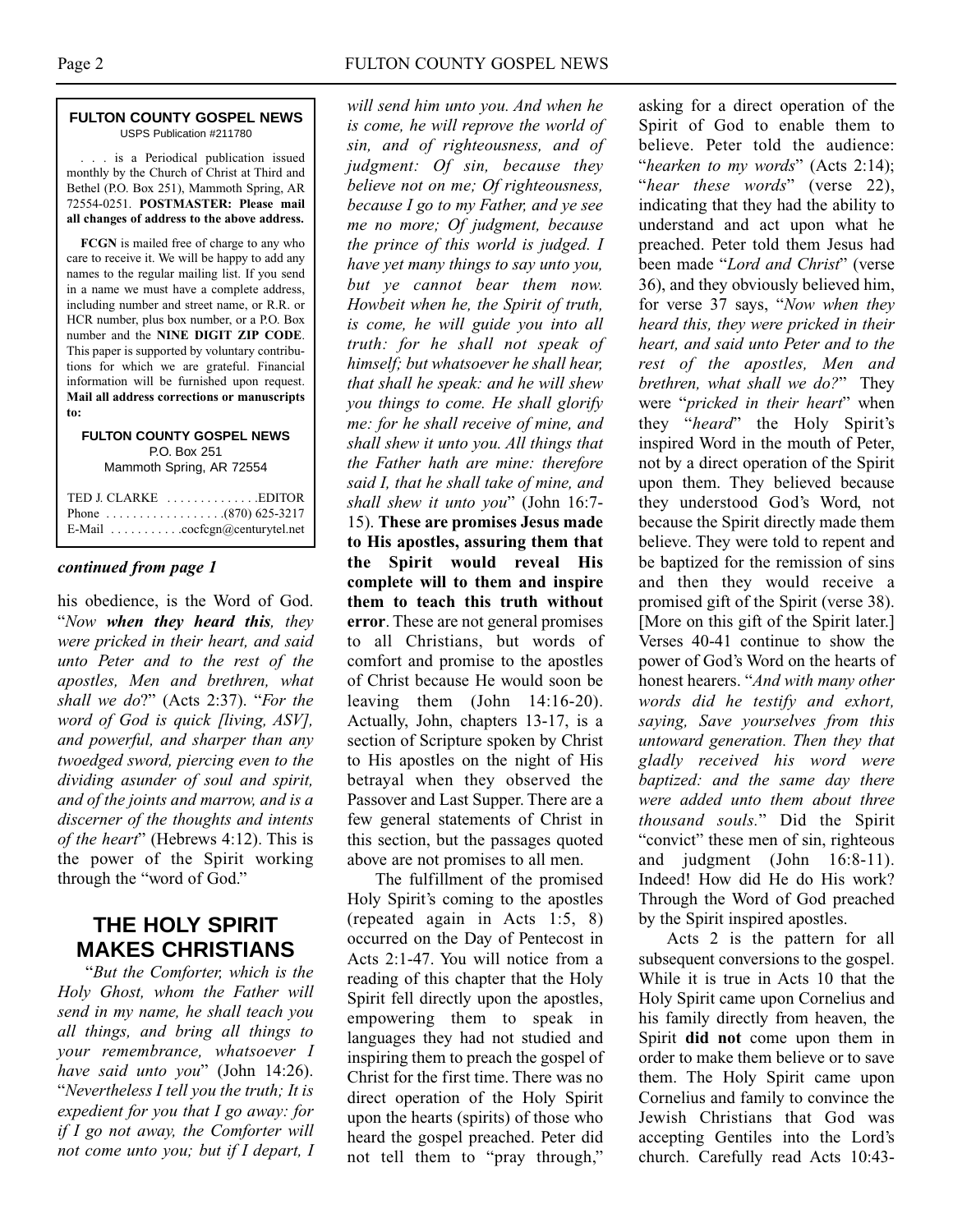48; 11:15-18 where this is stated. Cornelius was told to send for Peter for "*he shall tell thee what thou oughtest to do*" (10:6); "*to hear words of thee*" (10:22); "*we are all here present before God, to hear all things that are commanded thee of God*" (10:33); "*who* [Peter] *shall tell thee words, whereby thou and all thy house shall be saved*" (11:14). The Holy Spirit influenced Cornelius and his family through the Word of God preached by Peter. That is the same means used throughout this Christian age to win men's hearts to Jesus.

## **THE HOLY SPIRIT AND MAN'S FREE MORAL AGENCY**

The free moral agency of man simply means that God created us with a free will, that we can make moral choices to believe and obey God or to disbelieve and disobey Him. In the Garden of Eden God sought to influence Adam and Eve to do right through His spoken words with the promise of rewards and fear of punishment (Genesis 2:15-17). He did not place his Holy Spirit directly upon the spirit of man to force man to do right. Genesis 3 shows us that Adam and Eve could have obeyed God, but they chose to be swayed by the words of Satan rather than the Word of God. Satan's influence was not his evil spirit directly upon Adam and Eve, just as God's influence was not direct, but he influenced them through words to motivate and persuade. When they gave in to Satan's temptation and failed to do what God told them to do, God held them accountable. If they could not have done what God commanded and obeyed Him rather than disobeyed Him, God would not have punished them as He did. God is a just and righteous God. "*Righteous art thou, O LORD, and upright are thy judgments*" (Psalm 119:137).

God wants our obedience, praise and service to Him to come from our

free will to choose to adore Him over all other options. God does not want robots that have no free will to honor Him. What glory is there in that? He does not require the impossible nor does He do for us what He has equipped us to be able to do—hear, believe and obey.

To bring about our salvation from sin God did something for us we could not do ourselves, but this did not affect our free will. He gave His only begotten Son as the perfect sacrifice for sins (John 3:16; Romans 5:6-9). This loving act by God and Christ appeals to our emotion, intellect and will and begs us to trust and obey. The Calvinistic ideas that man cannot believe God's Word without a direct operation of the Holy Spirit upon the human heart actually puts the blame on God and His Holy Spirit if any are not saved. If the ability to believe the gospel requires a direct operation of the Holy Spirit upon man's heart and the Spirit does not enable that individual to believe, whose fault would that be? In fact, God is not wishing that any should perish but that all should come to repentance (2 Peter 3:9), but it is not all up to God. We are commanded to hear (Acts 13:46); believe (Mark 16:16; John 3:16); repent (Luke 13:3, 5; Acts 17:30-31); confess (Matthew 10:32; Romans 10:9-10); and to be baptized for the forgiveness of sins (Acts 2:38; 22:16; 1 Peter 3:20-21). These are all things we can read about in the NT and things we can do–without any direct operation of the Holy Spirit on our human spirits.

The Holy Spirit speaks to mankind through the Word of God. In writing letters to the seven churches of Asia, Jesus prefaced each letter He dictated to John with the word, "*Write*," and He closed each letter with the statement, "*He that hath an ear, let him hear what the Spirit saith unto the churches*" (Revelation 2:1, 7, 8, 11, 12, 17, 18, 29; 3:1, 6, 7, 13, 14, 22). What other conclusion can one draw than the fact that God's Holy

Spirit speaks to us through the written Word of God? The Spirit's influence which He seeks to bring to bear upon the heart of man is mediated through the Word. That is why the Word is Spirit-filled and full of power (Hebrews 4:12; Ephesians 6:17). Yes, the Holy Spirit makes Christians, but He does not do it by a direct operation upon their hearts (spirits). His influence and power come through God's Word.

## **SOME COMPARISONS OF SPIRIT AND WORD**

In studying the work accomplished by the Holy Spirit and by the Word of God there are some amazing parallels. [1] In Nehemiah 9:20 God instructed Israel through His good Spirit and in 2 Timothy 3:16-17 we are instructed by God's inspired Scripture. [2] In John 3:5 we are born of the Spirit and in 1 Peter 1:23 we are born by the word of God. [3] In John 6:63 the Spirit quickens (gives life) and the words spoken by Jesus are Spirit and life. Psalm 119:50 also says God's word quickens. [4] In John 16:8 the Spirit convicts and Titus 1:9 says the faithful word convicts. [5] In Acts 9:31 the Holy Spirit provides comfort and in 1 Thessalonians 4:18 the inspired word brings comfort. [6] The Spirit sanctifies in 1 Peter 1:2 and Jesus prayed that God sanctify His apostles through the word of truth in John 17:17. [7] In Romans 8:2 the law of the Spirit of life sets us free and in John 8:31-32 Jesus taught that abiding in His word sets us free. [8] In Ephesians 3:16 the Spirit strengthens the inner man and in 1 John 2:14 we are strong because the word of God abides in us. [9] In Ephesians 5:18-19 we are to sing praise to God and speak to one another in song because we are filled with the Spirit and in Colossians 3:16 we are to do the same by letting the word of Christ dwell in us richly. [10] Romans 8:14 says we are to be led by